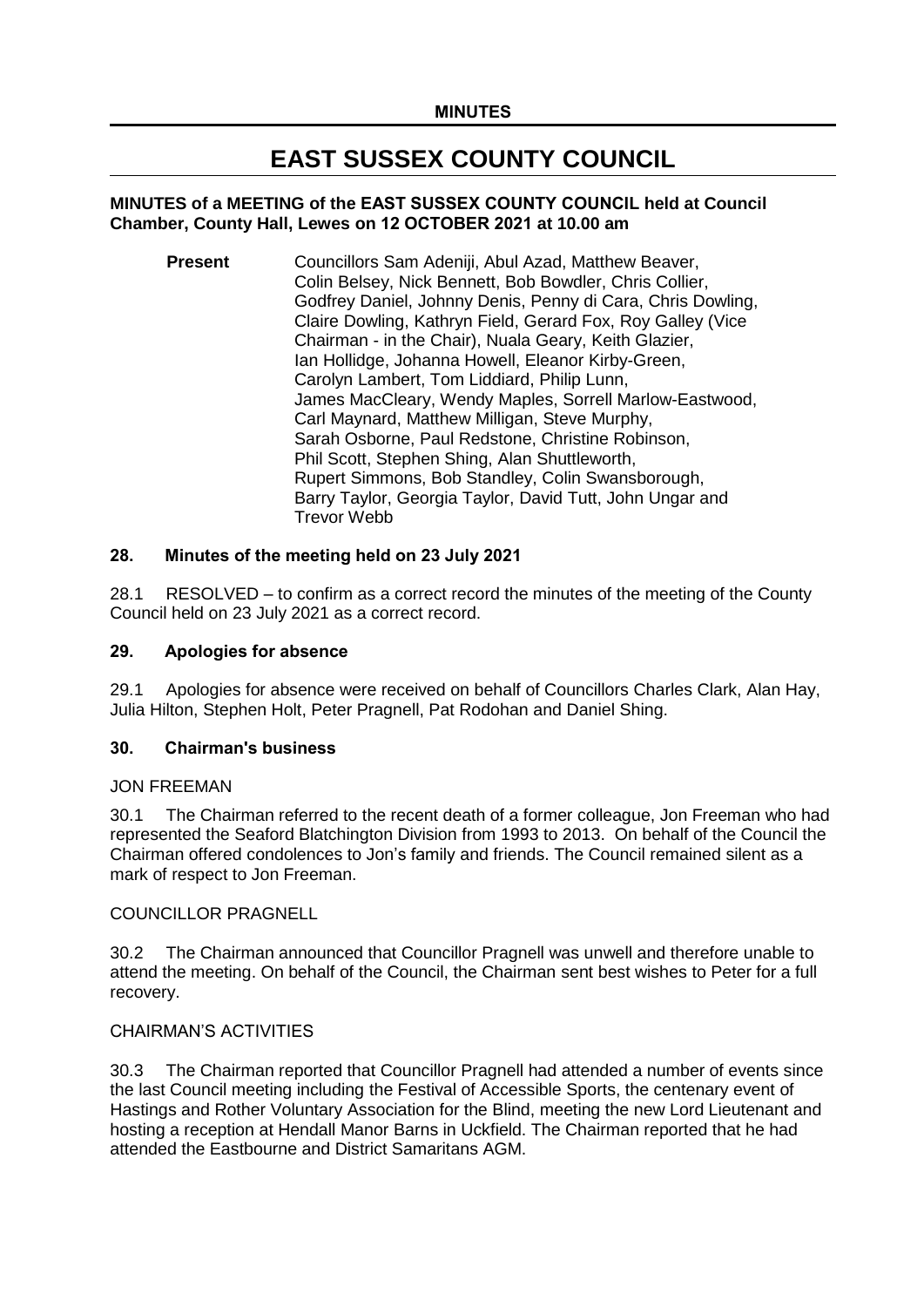### **PETITIONS**

30.4 The following petitions were presented before the meeting by councillors:

| <b>Councillor Stephen Shing</b> | - calling on the County Council to address traffic control<br>in Jevington |
|---------------------------------|----------------------------------------------------------------------------|
| <b>Councillor Stephen Shing</b> | - calling on the County Council to resurface Old Drive,<br>Polegate        |

### PRAYERS

30.5 The Chairman thanked Jez Field, Pastor at Kings Church, Seaford for leading the prayers before the meeting.

### **31. Questions from members of the public**

31.1 Copies of the questions from members of the public and the answers from Councillor Standley (Lead Member for Education and Inclusion, Special Educational Needs and Disability), Councillor Fox (Chair of then Pension Committee), Councillor Claire Dowling (Lead Member for Transport and Environment) and Councillor Glazier (Lead Member for Strategic Management and Economic Development) are attached to these minutes. Supplementary questions were asked and responded to.

### **32. Declarations of Interest**

32.1 There were no declarations of interest.

### **33. Reports**

33.1 The Chairman of the County Council having called over the reports set out in the agenda, reserved the following for discussion:

Cabinet report – paragraph 1 (council monitoring), paragraph 2 annual progress report on achieving carbon neutrality) and paragraph 3 (Waste and Minerals Local Plan Review)

Lead Member for Resources and Climate Change report – paragraph 1 (Notice of Motion – Climate and Ecology Bill)

Lead Member for Transport and Environment report – paragraph 1 (Notice of Motion – community involvement in planning)

### NON-RESERVED PARAGRAPHS

33.2 On the motion of the Chairman of the County Council, the Council adopted those paragraphs in the reports that had not been reserved for discussion as follows:

Governance Committee report – paragraph 1 (review of the Members' Allowances Scheme) and paragraph 2 (Councillor Parental Leave Policy)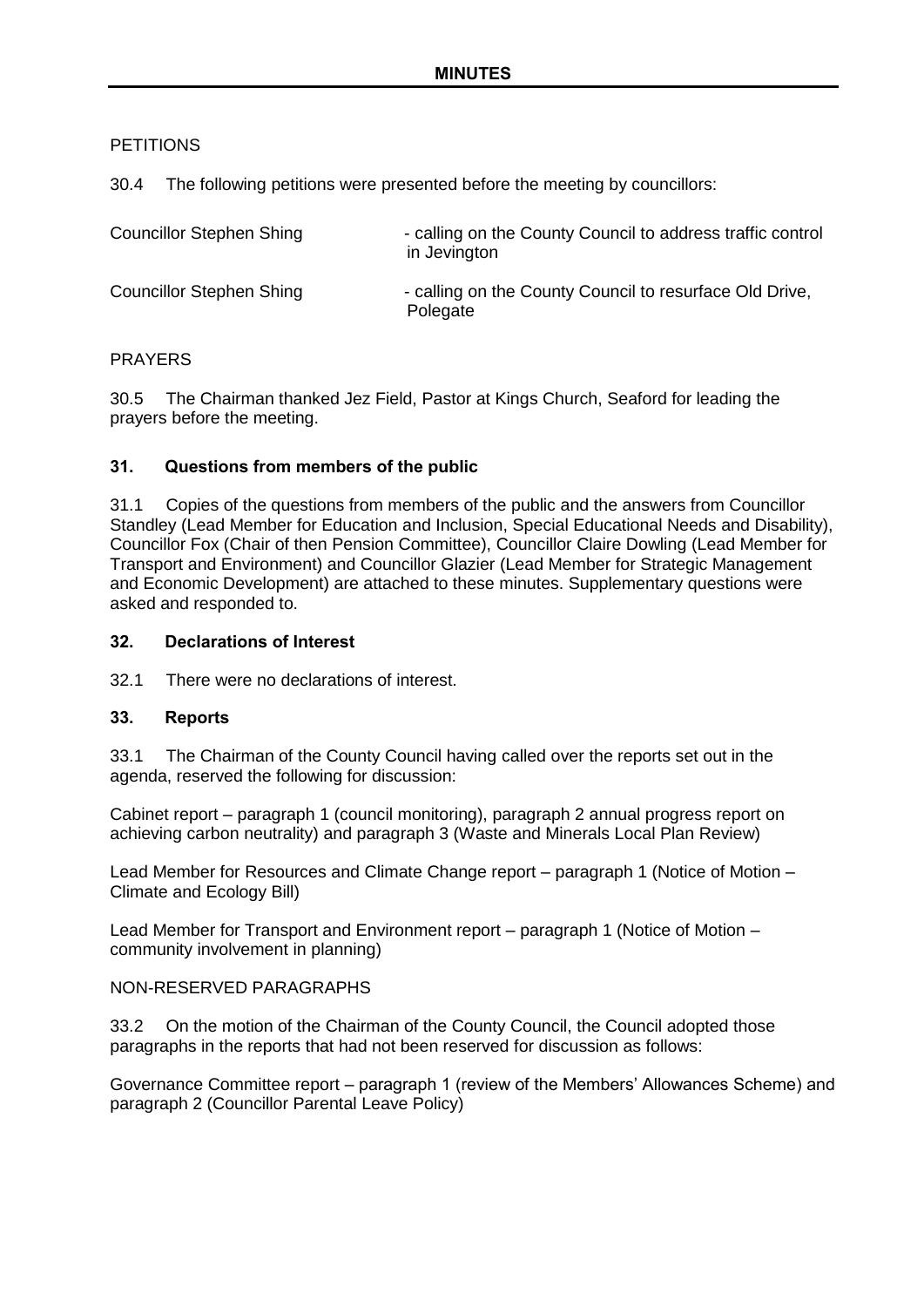### **34. Report of the Cabinet**

Paragraphs 1 (Council monitoring) and paragraph 3 (Waste and Minerals Local Plan Review)

- 34.1 Councillor Glazier moved the adoption of the reserved paragraphs.
- 34.2 The motions were carried after debate.

Paragraph 2 (annual progress report on achieving carbon neutrality)

34.3 Councillor Glazier nominated Councillor Bennett to introduce the reserved paragraph following which there was a debate.

34.4 The paragraph was for information.

### **35. Report of the Lead Member for Resources and Climate Change**

Paragraph 1 (Notice of Motion – Climate and Ecology Bill)

35.1 In introducing the paragraph, Councillor Bennett proposed an alteration as follows:

#### **Background**

Tackling Climate Change is a priority for the UK Government. Britain was the first G7 country to legislate for net zero emissions by 2050. East Sussex County Council (ESCC) policy is aligned with that approach. The UK's interim target of reducing emissions by 68 per cent from 1990 levels by 2030 is faster than any other major economy. The government has recently made the decision to end direct support for the fossil fuel energy sector overseas as soon as possible. Over the next 5 years, the government will spend at least £3 billion providing transformational international climate finance on nature and biodiversity, while the UK, with 357 Marine Protected Areas of different types, is on course to protect over half of our waters.

The Climate and Ecology Bill: seeks to audit the UK's global carbon footprint by including indirect UK emissions from our international supply chains which may have an adverse impact on developing countries; would involve a re-profiling, broadening and deepening of already ambitious existing carbon budgets; is likely too proscriptive on the use of negative emissions technologies; contains difficult to reconcile aspirations around its approach to domestic, international and inter-generational equity; inevitably imposes a greater burden on UK residents, threatening adverse impacts on their living standards; has recourse to citizen assemblies which are of dubious efficacy and runs counter to our Parliamentary traditions.

### The County Council resolves

#### 1. That it believes that:

- I. Government climate and ecological initiative, as informed by its commitment to the Millennium and UN Sustainable Development Goals, its environmental policies and its current national carbon budgets as laid down in legislation, advised and audited by the Committee on Climate Change, strike the right balance for a country that leads the G7 on Climate initiative and accounts for approximately 1% of current global territorial emissions.
- II. Focus on properly valuing eco-system services, safeguarding and enhancing carbon sinks, conserving and restoring biodiverse habitats, natural and human modified ecosystems and the health of their soils must be an increasing focus for policy.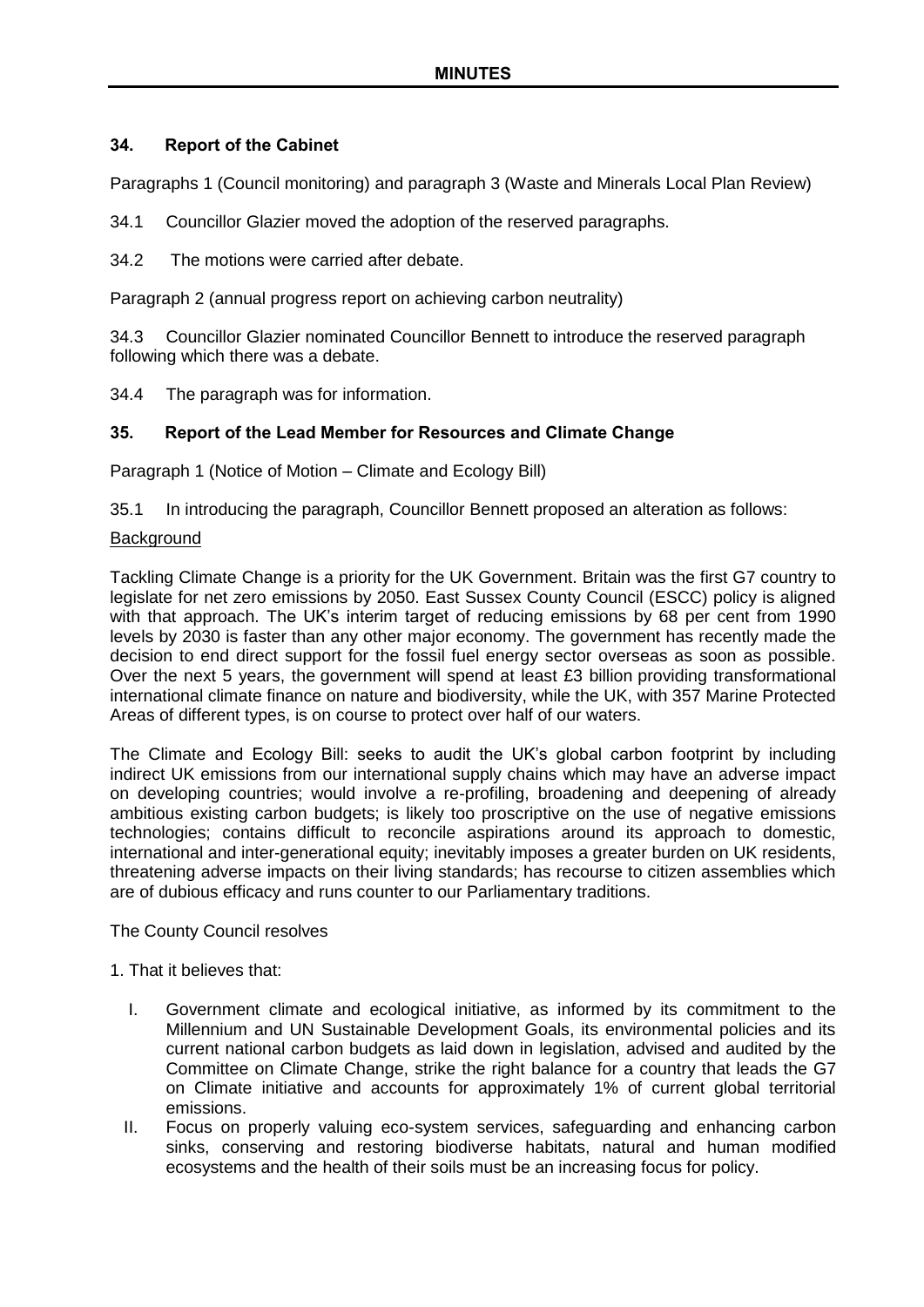III. High-level policy ambitions must be grounded at a national, regional and local authority level in direction & fine detail, supported by central funding.

2. To write to our MPs asking them to press Ministers for that greater direction, detail and support to assist us in delivering on net-zero. Additionally, to ask that they consider further policy action which puts a proper value on eco-system services, enhances carbon sinks, preserves and improves natural and human modified ecosystems and promotes biodiversity

35.2 The Chairman adjourned the meeting for 20 minutes to enable councillors to consider the proposed alteration.

35.3 The following motion moved by Councillor Tutt and seconded was LOST:

*To defer consideration of the report to the next meeting of the Council.*

35.4 The Council voted on whether to consent to Councillor Bennett altering his proposal. The Council consented.

35.5 A recorded vote was taken on the wording of the original motion from Councillor Georgia Taylor as set out below:

*The County Council resolves to:*

- *1) Support the Climate and Ecological Emergency (CEE) Bill;*
- *2) Inform the local media of this decision;*
- *3) Write to local Members of Parliament, asking them to support or thanking them for supporting the CEE Bill; and*
- *4) Write to the [CEE Bill Alliance,](http://www.ceebill.uk/) the organisers of the campaign for the Bill, expressing its support [\(campaign@ceebill.uk\)](mailto:campaign@ceebill.uk).*
- 35.6 The vote was LOST, the votes being cast as follows:

#### FOR

Councillors Collier, Daniel, Denis, Field, Lambert, MacCleary, Maples, Murphy, Osborne, Robinson, Scott, Stephen Shing, Shuttleworth, Swansborough, Georgia Taylor, Tutt, Ungar and Webb.

#### AGAINST

Councillors Adeniji, Azad, Beaver, Belsey, Bennett, Bowdler, di Cara, Chris Dowling, Claire Dowling, Fox, Galley, Geary, Glazier, Hollidge, Howell, Kirby-Green, Liddiard, Lunn, Marlow-Eastwood, Maynard, Milligan, Redstone, Simmons, Standley and Barry Taylor.

### ABSTENTIONS

None

35.7 A recorded vote was taken on the motion moved by Councillor Bennett as follows:

*The County Council resolves*

*1. That it believes that:*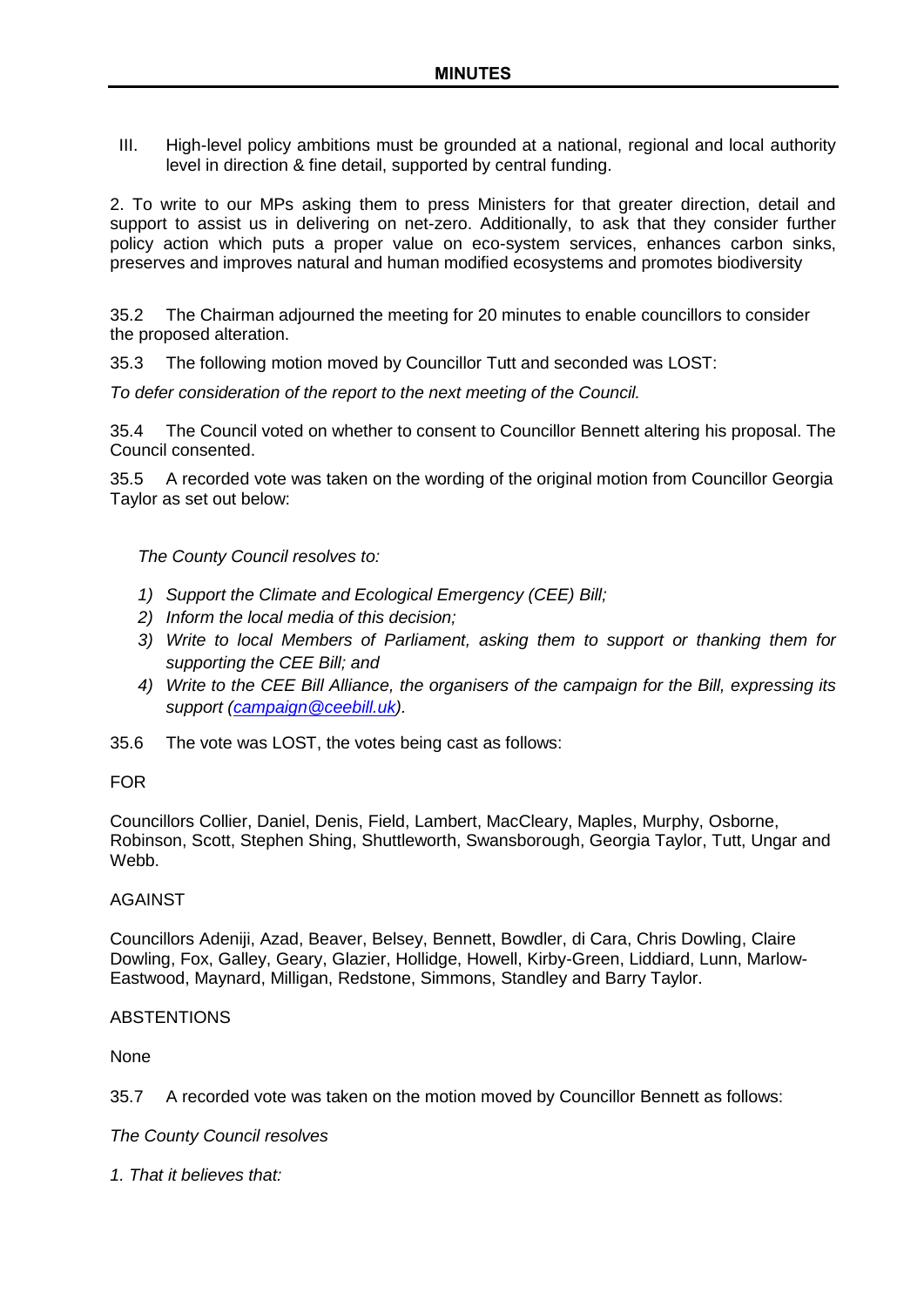- *I. Government climate and ecological initiative, as informed by its commitment to the Millennium and UN Sustainable Development Goals, its environmental policies and its current national carbon budgets as laid down in legislation, advised and audited by the Committee on Climate Change, strike the right balance for a country that leads the G7 on Climate initiative and accounts for approximately 1% of current global territorial emissions.*
- *II. Focus on properly valuing eco-system services, safeguarding and enhancing carbon sinks, conserving and restoring biodiverse habitats, natural and human modified ecosystems and the health of their soils must be an increasing focus for policy.*
- *III.* High-level policy ambitions must be grounded at a national, regional and local authority *level in direction & fine detail, supported by central funding.*

*2. To write to our MPs asking them to press Ministers for that greater direction, detail and support to assist us in delivering on net-zero. Additionally, to ask that they consider further policy action which puts a proper value on eco-system services, enhances carbon sinks, preserves and improves natural and human modified ecosystems and promotes biodiversity*

35.8 A recorded vote on the motion was requested and taken. The motion was CARRIED, the votes being cast as follows:

#### FOR THE MOTION

Councillors Adeniji, Azad, Beaver, Belsey, Bennett, Bowdler, Collier, Daniel, Denis, di Cara, Chris Dowling, Claire Dowling, Field, Fox, Galley, Geary, Glazier, Hollidge, Howell, Kirby-Green, Lambert, Liddiard, Lunn, MacCleary, Marlow-Eastwood, Maynard, Milligan, Murphy, Osborne, Redstone, Robinson, Scott, Stephen Shing, Shuttleworth, Simmons, Standley Swansborough, Barry Taylor, Tutt, Ungar and Webb.

### AGAINST THE MOTION

**None** 

**ABSTENTIONS** 

Councillors Maples and Georgia Taylor

### **36. Report of the Lead Member for Transport and Environment**

Paragraph 1 (Notice of Motion – community involvement in planning)

36.1 Councillor Claire Dowling moved the reserved paragraph in the Lead Member's report.

36.2 The motion was CARRIED after debate.

#### **37. Questions from County Councillors**

37.1 The following members asked questions of the Lead Cabinet Members indicated and they responded: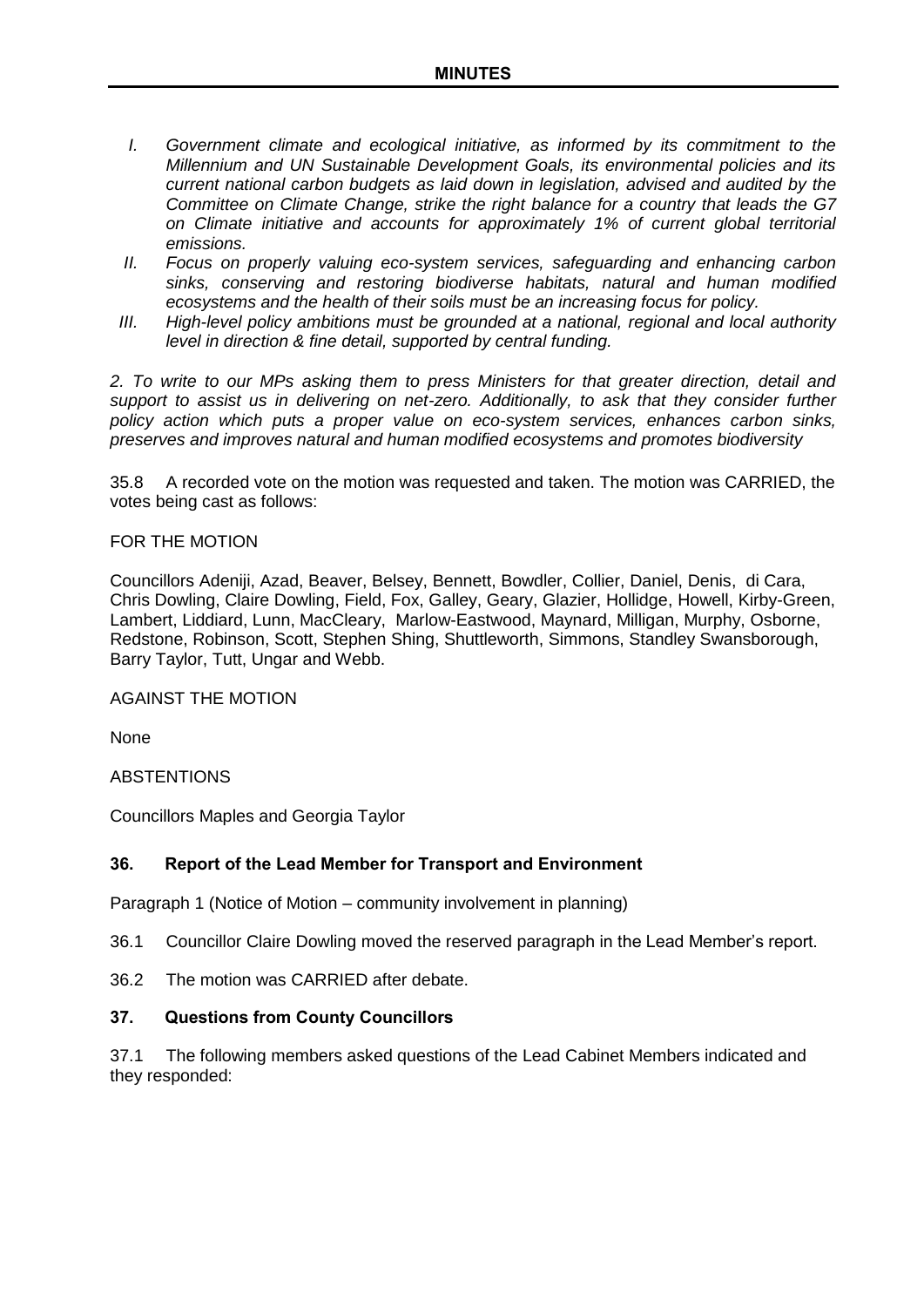| Questioner                          | <b>Respondent</b>                   | <b>Subject</b>                                                                                                                                |
|-------------------------------------|-------------------------------------|-----------------------------------------------------------------------------------------------------------------------------------------------|
| <b>Councillor Osborne</b>           | <b>Councillor Claire</b><br>Dowling | Coordination of hedge/verge cutting and<br>drain clearance to ensure that drain<br>clearance took place after and not before<br>hedge cutting |
| <b>Councillor Osborne</b>           | <b>Councillor Maynard</b>           | Protection in place for staff and clinically<br>vulnerable residents now that shielding<br>has ended                                          |
| <b>Councillor Lambert</b>           | <b>Councillor Claire</b><br>Dowling | Update regarding bridge an Exceat.                                                                                                            |
| <b>Councillor Daniel</b>            | <b>Councillor Glazier</b>           | Pay award to East Sussex County<br>Council staff                                                                                              |
| <b>Councillor Robinson</b>          | <b>Councillor Maynard</b>           | Details as to how government funding in<br>relation to domestic abuse was being<br>used                                                       |
| <b>Councillor Denis</b>             | <b>Councillor Glazier</b>           | Mitigations to protect vulnerable residents<br>from the rising cost of living, changes to<br>universal credit etc                             |
| <b>Councillor Maples</b>            | <b>Councillor Claire</b><br>Dowling | Access routes to schools for young<br>people taking part in Bikeability courses                                                               |
| <b>Councillor Georgia</b><br>Taylor | <b>Simmons</b>                      | Consultation regarding the expansion of<br><b>Gatwick Airport</b>                                                                             |
| <b>Councillor Stephen</b><br>Shing  | <b>Councillor Bennett</b>           | Plans for former library buildings and land<br>at Hindsland Field, Eastbourne                                                                 |
| <b>Councillor Scott</b>             | <b>Councillor Glazier</b>           | <b>Update regarding Queensway Gateway</b><br>Road                                                                                             |
| <b>Councillor Field</b>             | <b>Councillor Glazier</b>           | Timeline for progress regarding the<br>Queensway Gateway Road                                                                                 |

37.2 Three written questions were received from Councillors Tutt and Murphy for the Lead Member for Education and Inclusion, Special Educational Needs and Disability, the Lead Member for Adult Social Care and Health and the Lead Member for Resources and Climate Change. The questions and answers are attached to these minutes. The Lead Members responded to supplementary questions.

THE CHAIRMAN DECLARED THE MEETING CLOSED AT 12.53 pm

The reports referred to are included in the minute book

\_\_\_\_\_\_\_\_\_\_\_\_\_\_\_\_\_\_\_\_\_\_\_\_\_

\_\_\_\_\_\_\_\_\_\_\_\_\_\_\_\_\_\_\_\_\_\_\_\_\_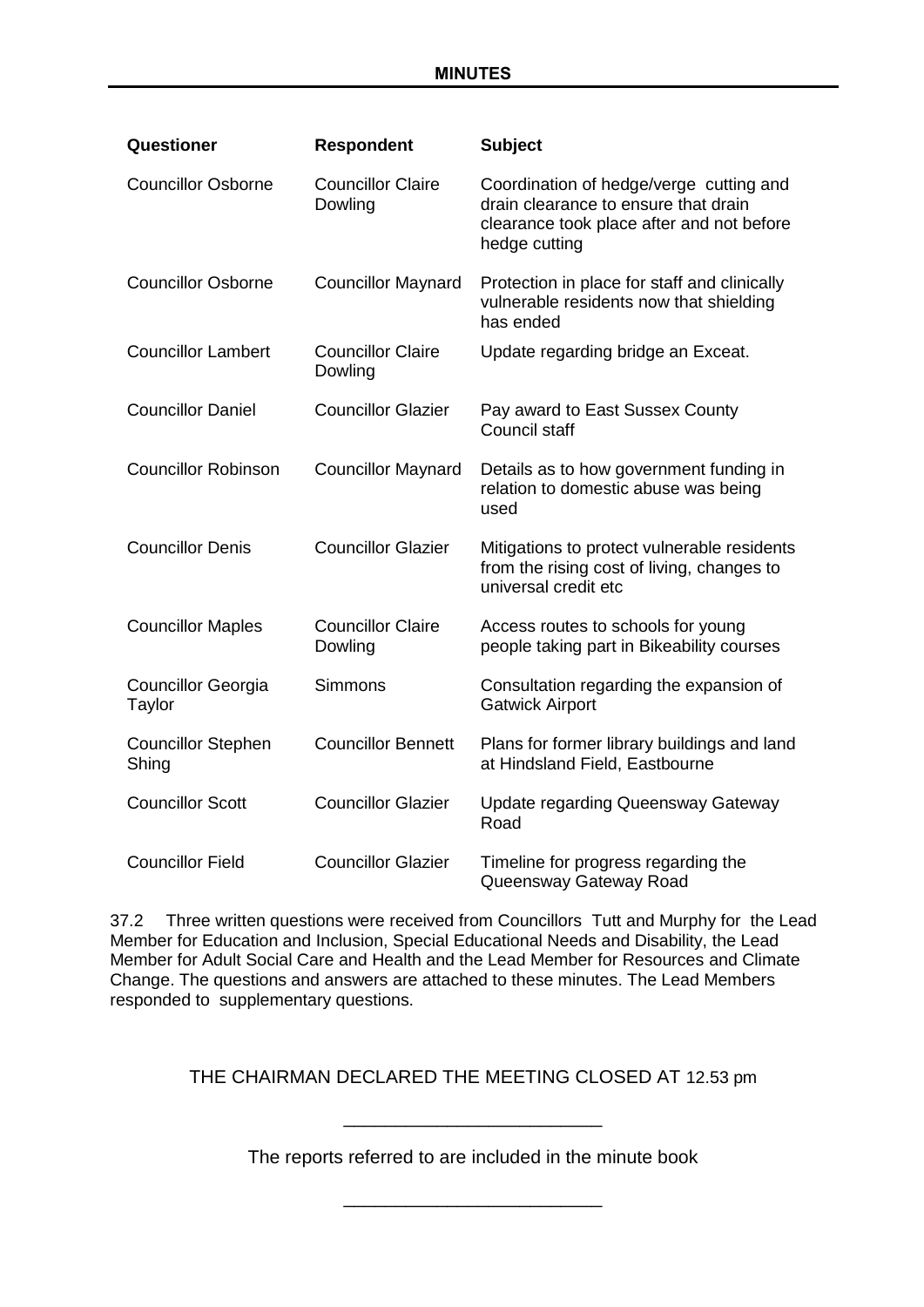# QUESTIONS FROM MEMBERS OF THE PUBLIC

# **1. Question from Sean MacLeod, Newhaven, East Sussex**

On 23 July I asked a question regarding speech and language waiting times and SEND assessments for autism in your response you said the KPI of 16 Weeks for speech and language for example.

I am using a known case for a speech and language referral and the correspondence since.

On 15th March 2021 a referral was made for speech and language support, no contact was had from the services so on 11th May a follow up was made again just saying we will be in contact in next 5-7weeks, to this date no follow up has been had, when we actually contact the relevant department we are now being told: "we can not give you a date of when you will be contacted". This backs up my original question when I was informed that people are now waiting a year for speech and language assessments.

Now we move on to send and Autism, and another case study on the 17th March a referral was done for an Autism assessment, there has been absolute zero contact with the school who has made the referral or the parents of the children and to be absolutely clear you only have to look at social media to see this is not an isolated case with most people being told they are being told 2 years.

Services are clearly stretched due to covid but the children in our community have suffered astronomically for the past 16month with an extremely difficult education period and now these children are being failed by delays and delays and a clear lack of communication, when will ESCC start giving our children the education and support they need for to long they have been failed.

So can you please let me know exactly and truthfully the clear waiting times now for speech and language therapy and autism assessments and can you tell me exactly what you are doing to help the CCG improve waiting times.

## **Response by the Lead Member for Education and Inclusion, Special Educational Needs and Disability**

These matters, as the question recognises, are the responsibility of the NHS East Sussex CCG. We work closely with the CCG to try to ensure that everyone understands the referral arrangements and pathways and that there is good joint working across services. The CCG has sent us the following information in response to the question.

Response from NHS East Sussex CCG:

At the CCG we recognise how important it is for children, young people, their families and carers to access the right advice, treatment and care that they need.

We are working with all partners to monitor and review need, and continue to improve services for our local population.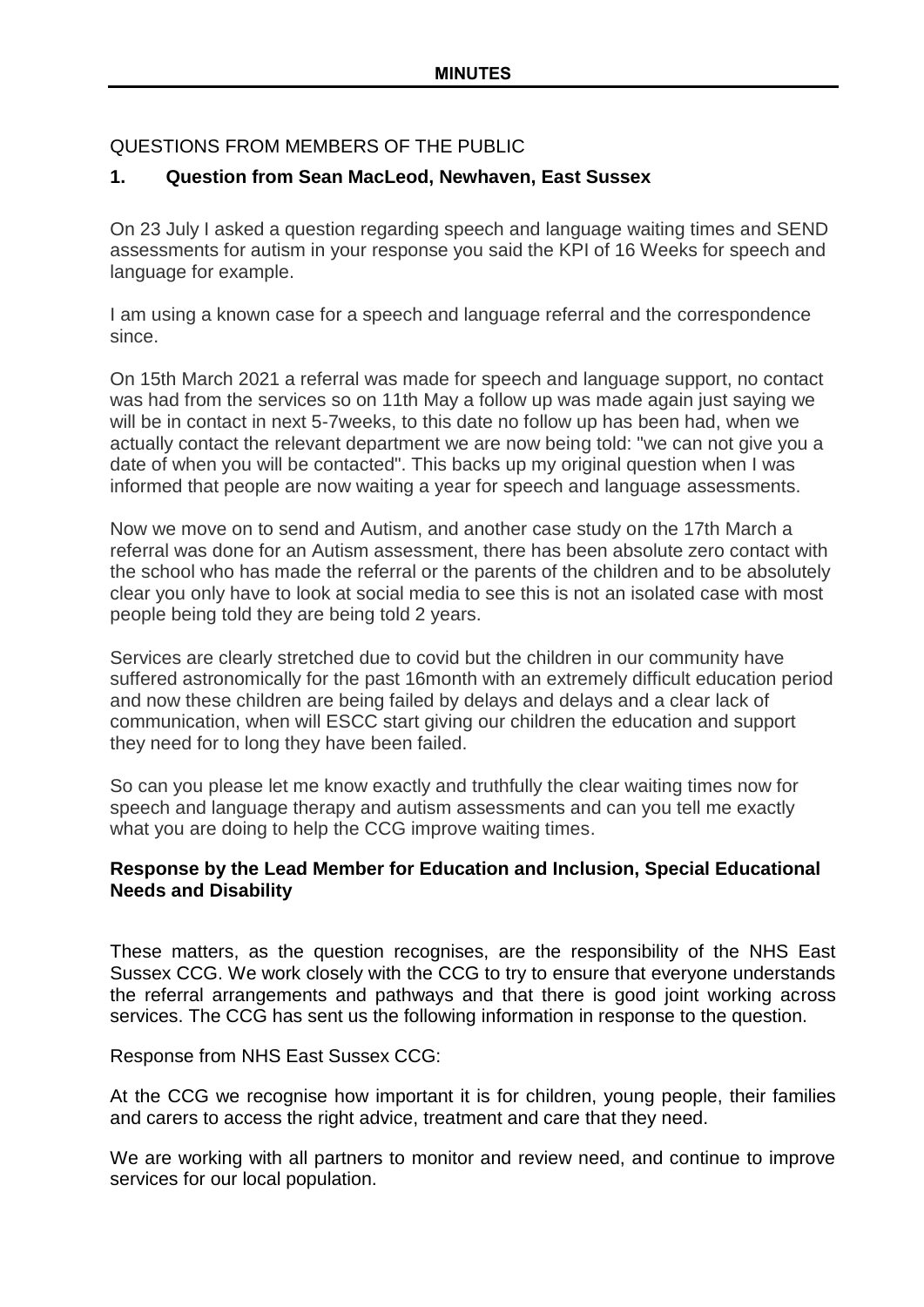Speech and Language Therapy

The Children's Integrated Therapy and Equipment Service (CITES) provide support for children with speech, language and communication needs. The current average waiting time for CITES is 12 weeks for an initial assessment and 8 weeks for follow up appointment.

We are very sorry to hear the experience that has been reported, however we are not aware of any children who have been referred to the Children's Integrated Therapy and Equipment Service who have been waiting a year for assessment. Any case where a child did not have an appointment within 12 weeks would be reviewed and monitored to ensure a resolution.

We understand that there have been delays for some follow up appointments but if the individual would like to contact us, we would be very happy to look into this further.

More generally, we know that 7-9% of children present with language difficulties and for school age children with language and communication needs there is a graduated approach to support.

This is:

- Step 1: the school will use the subscription based Language Link Speech and Language Link - [support for SLCN](https://speechandlanguage.info/) to access an online standardised assessment of language understanding and to follow the advised, bespoke programme. Schools can use the support services of Language Link or speak to a SLT for additional advice through Therapy One Point is open across the week.
- Step 2: the school can make a referral through the ISEND Front Door. They will be provided with comprehensive advice regarding the communication environment as well as language screening and bespoke packages for children with language needs.
- Step 3: where a formal assessment of language and communication is needed a referral to Children's Integrated Therapy and Equipment Service SLT can be made.

### Autism

We do understand how concerning it is for parents who are waiting for their child to be seen for assessment for Autism.

We recognise that there are high levels of need and we are committed to addressing this.

We have identified significant investment in 2021/22 for this service in order to increase the service capacity. Sussex Partnership NHS Foundation Trust is actively recruiting to additional posts to support this.

We are also working across Sussex to redesign the current pathway based on best practice.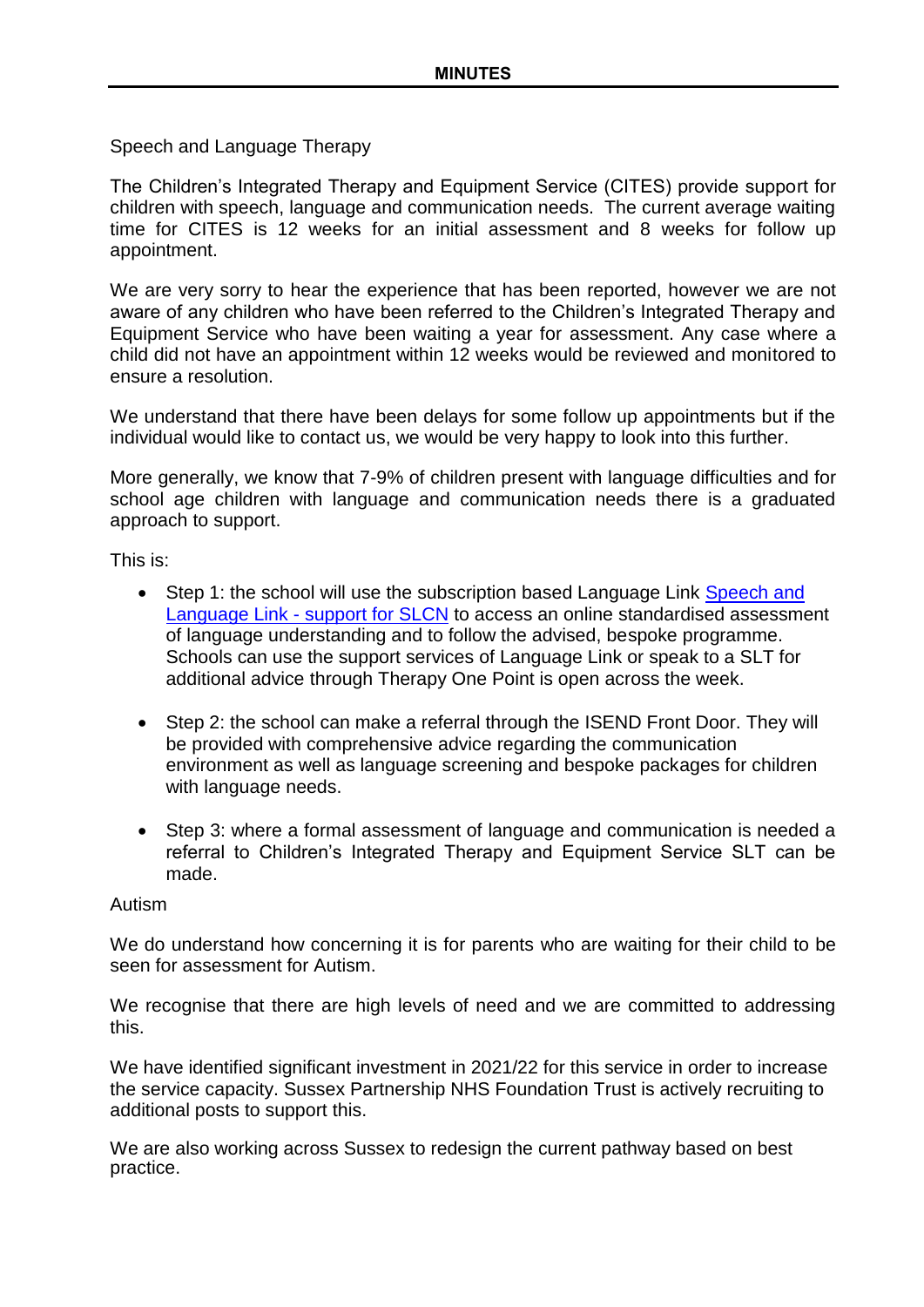If anyone has any particular concerns about a child's case we would encourage them to contact us directly.

#### **2. The same or similar questions were asked by:**

**Jane Wilde, Eastbourne, East Sussex Julia Waterlow, Lewes, East Sussex Richard Moore, Lewes, East Sussex Dinah Morgan, Lewes, East Sussex Nicky Bishop, Battle, East Sussex Emily Johns, St Leonards on Sea, East Sussex Rebecca McCray, St Leonards on Sea, East Sussex Clare Finn, Hove Polly Charlton, Brighton Andrea Needham, Hastings, East Sussex Fiona MacGregor, St Leonards on Sea, East Sussex Serena Penman, Lewes, East Sussex Hugh Dunkerley, Brighton Clare Barrett, Lewes, East Sussex Martin Atkinson, St Leonards on Sea, East Sussex Zoe Axworthy, Brighton Guy Gladstone, Seaford, East Sussex Emily Skye, Seaford, East Sussex Ian Sheard, Battle, East Sussex Penelope Steel, Woodingdean Clare Halstead, Brighton Dorothy Amos, Hastings, East Sussex Anne Massey, Hove Annabel Faraday, Fairlight, East Sussex Carolyn Beckingham, Lewes, East Sussex Simon Mercer, Portslade Jason Evans, Saltdean Keith McMurray, Brighton Matilda Whittington, Eastbourne, East Sussex Susan Murray, Lewes, East Sussex Sara Meddings, Seaford, East Sussex Penny Beale, Hastings, East Sussex Jennifer Howells, Horam, East Sussex Ayesha Mayhew, Brighton Helen Doyle, Robertsbridge, East Sussex Scott O'Rourke, Eastbourne, East Sussex Mick Venables, North Chailey, East Sussex Daniel Hope, St Leonards on Sea, East Sussex Jenny Embleton, Brighton Cherry Lavell, Polegate, East Sussex Jane Harris, Seaford, East Sussex Hamish Walke, Hove Noa Lachman, Hailsham, East Sussex Denzil Jones, Lewes, East Sussex**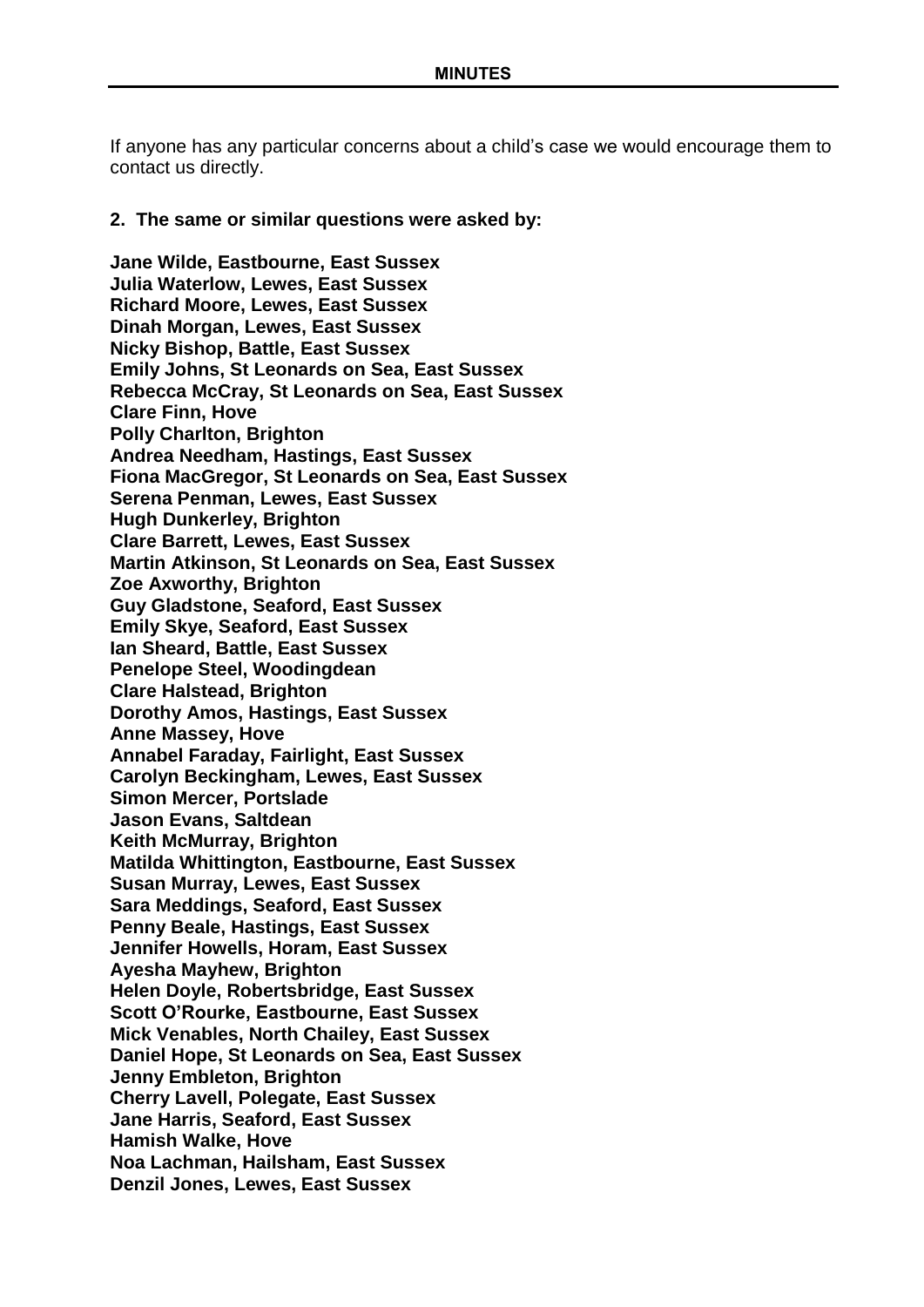**Erica Smith, St Leonards on Sea, East Sussex Ann Holmes, Lewes, East Sussex Sonya Baksi, Lewes, East Sussex Alison Cooper, Hastings, East Sussex Anthony Graham, Brighton Carl Evans, Brighton Nicky Reese, Saltdean Caroline Donegan, Ticehurst, East Sussex Mark Engineer, Barcombe, East Sussex Carole Mortimer, Lewes, East Sussex Jane Wigan, St Leonards on Sea, East Sussex Madeleine Bradbury, Brighton Gary French, St Leonards on Sea, East Sussex Elizabeth Ottosson, Eastbourne, East Sussex Suzette Attwood, Brighton Paul Tibbey, Lewes, East Sussex Manuela McLellan, Hastings, East Sussex Duncan Armstrong, Lewes, East Sussex Karl Horton, Hastings, East Sussex Anthony Bradnum, St Leonards on Sea, East Sussex Paul Taylor, Lewes, East Sussex David Allen, Brighton Carol Turner, Eastbourne, East Sussex Gabriel Carlyle, St Leonards on Sea, East Sussex**

Does the East Sussex Pension Committee agree with the UN Secretary General António Guterres, that the latest UN climate report [\(https://www.ipcc.ch/report/ar6/wg1/\)](https://www.ipcc.ch/report/ar6/wg1/) 'is a code red for humanity' which 'must sound a death knell for coal and fossil fuels, before they destroy our planet'? How does it square this assessment with its continued refusal to stop investing local people's pensions in the giant fossil fuel companies – like Shell and BP – that are driving the climate crisis?

## **Response by the Chair of the Pension Committee**

It is not for the Pension Fund to comment on a statement made by the UN Secretary General in response to a report published by IPCC. The Pension Fund's primary responsibility is the management of the financial risk to its memberships' pensions and ensuring there is sufficient money to pay pensions as they fall due and this is where it focuses its resources and decisions.

The Fund has updated its website, which clearly sets out the Fund's Investment Strategy and Statement of Responsible Investment Principles, which are regularly reviewed and updated by the Pension Committee. The Fund has a policy of engagement over divestment as its primary approach, which is supported by Department of Works and Pensions, the Work and Pensions Select Committee, the Minister for Pensions and investor groups. Engagement to encourage companies to change their behaviour will help the real economy transition to net zero. The exposure of the Fund to oil and gas or coal companies once the implementation of existing approved strategic changes are fully implemented is very limited, with residual exposure held as tactical investments by the relevant investment managers and supported with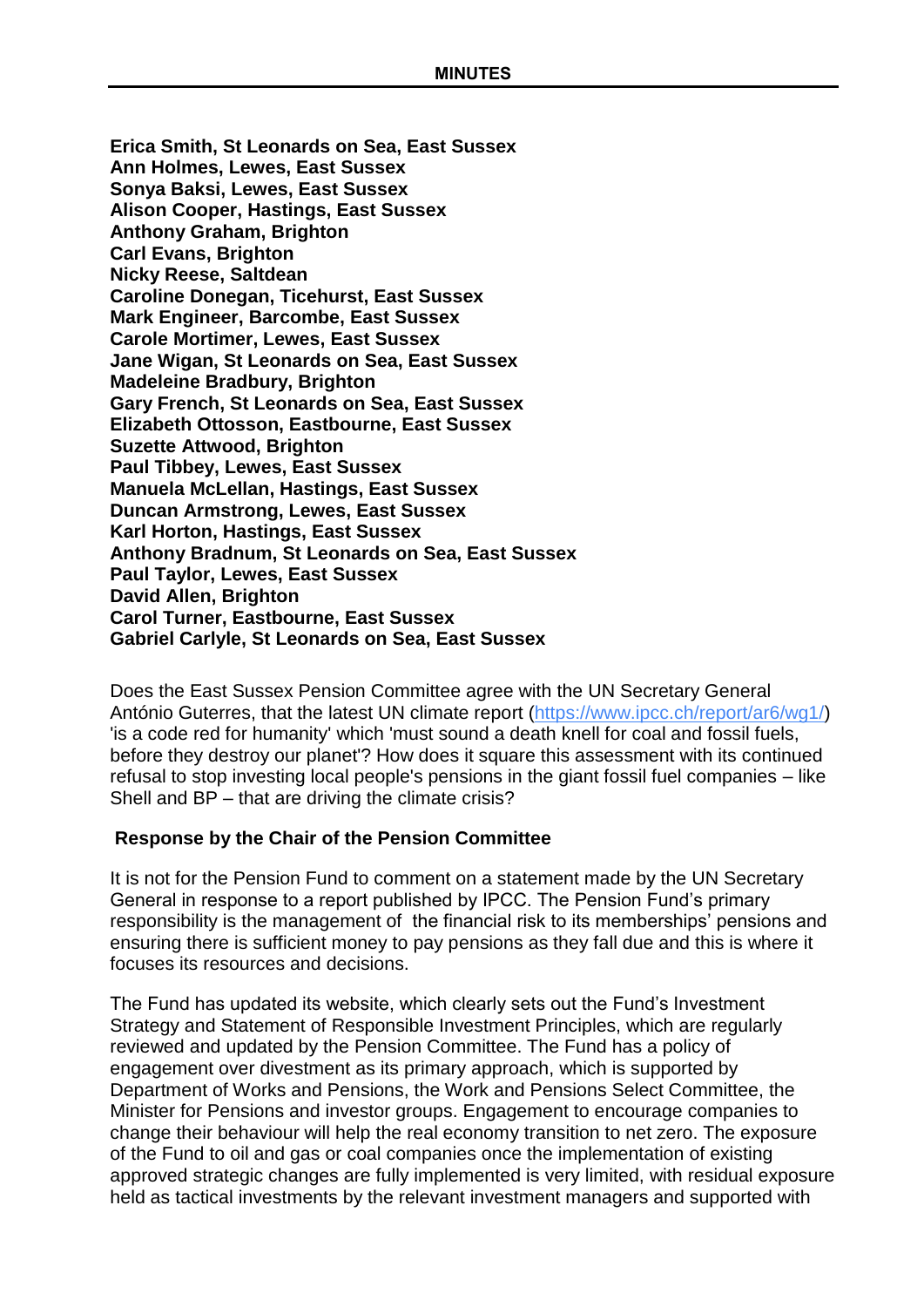engagement. The Fund's Statement of Responsible Investment Principles continues to acknowledge that where material risks remain following engagement activity, it retains the ability to divest where possible. As part of the climate strategy for the Fund, a quarter of the equity allocation is now invested specifically to fund sustainable opportunities from the energy transition or solutions to climate risk.

There is more information on the Fund's website [\(www.eastsussexpensionfund.org\)](http://www.eastsussexpensionfund.org/) as to the investment strategy approach and principles.

## **3. Question from Maya Evans, Hastings, East Sussex**

Can you tell me what methodology you will use in order to take into account the needs of East Sussex's vastly differing communities when putting together the Bus Service Improvement Plan?

### **Response by the Lead Member for Transport and Environment**

The Government launched its Bus Back Better strategy in March of this year setting out an ambitious timescale for all local Transport Authorities to produce a Bus Service Improvement Plan (BSIP) by the end of October.

The BSIP Guidance issued by the Department for Transport makes it mandatory for authorities to seek and report the views of passengers and third parties on the merits and demerits of bus services locally and the performance of the LTA and the local operators. These were to include local transport users' groups, MPs, local services and business organisations.

To help us understand the needs of the residents and businesses in East Sussex we undertook an online consultation exercise seeking the views of bus users, residents, businesses and local transport operators. The consultation specifically included two free text questions (see questions below) in our online survey and we received more than 2,500 responses to these questions.

Q. If you would like to make suggestions for improvements to an existing bus service or propose a new one or any other specific suggestions on bus services.

Q. Do you have any general comments or suggestions on how bus use could be improved?

We have analysed all of the responses and over 50 additional submissions from a broad range of organisations and developed our BSIP proposals accordingly.

A draft Bus Service Improvement Plan will be presented to Councillor Claire Dowling at her Lead Member Decision Making Meeting on 25 October, a copy of which will be made public on the ESCC website from 15 October.

## **4. Question from Bernard Brown, Battle, East Sussex**

This question is about what risk evaluation East Sussex County Council (ESCC) has in place regarding a significant creditor in which it has a significant interest. It is about how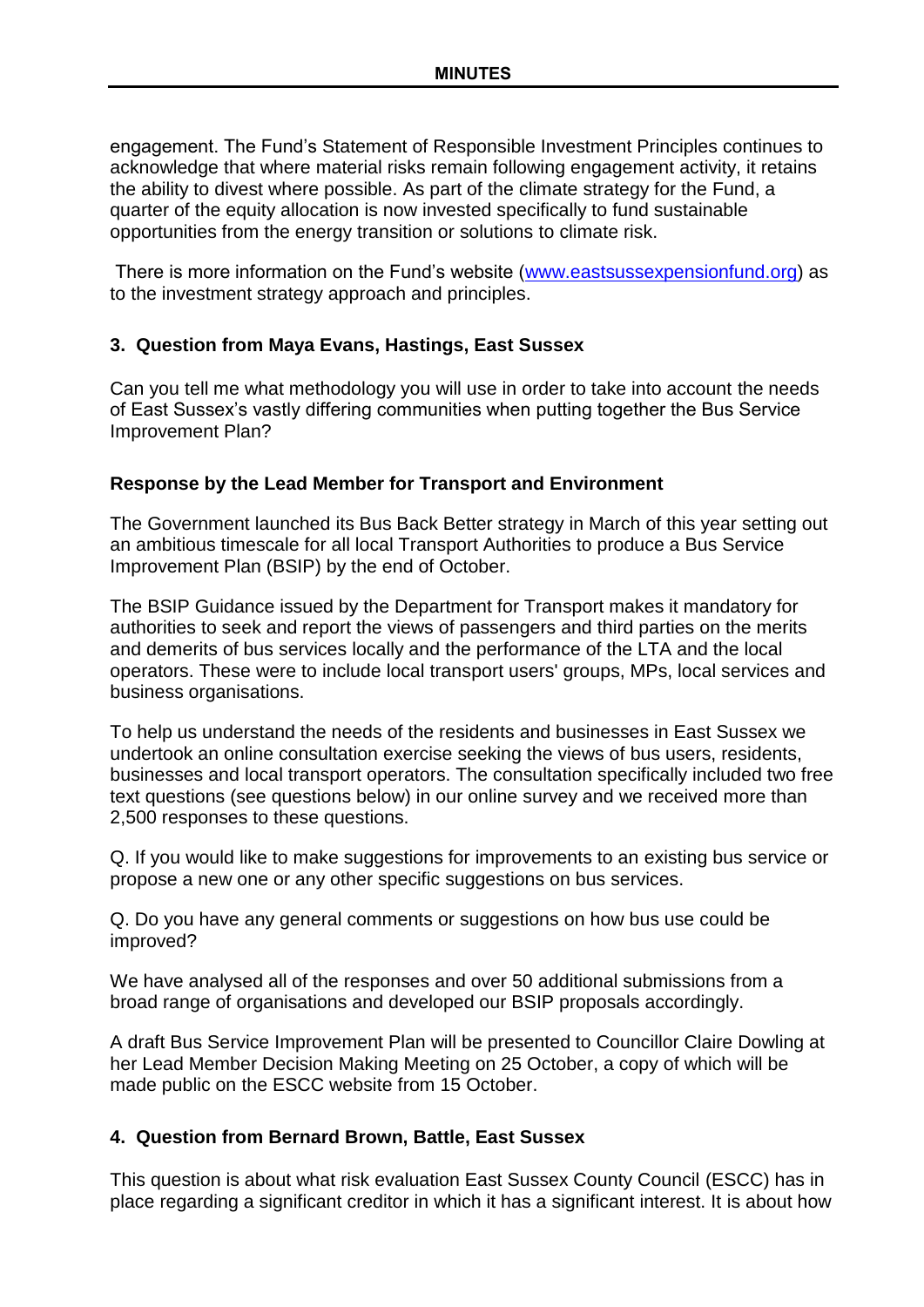the Council is protecting Council tax-payers money. East Sussex County Council has a four tiered relationship with East Sussex Energy Infrastructure and Development Ltd better known by its trading name of SeaChange Sussex. ESCC is a Class A Member of the Company and has a nominated Director on the Board. ESCC is a Contracting Authority with the Company, primarily acting for SELEP. ESCC is a significant multi million pound Creditor of the Company. ESCC is registered as a Person of Significant Control in the Company at Companies House. The question is in 3 Parts. 1. When, as required under the Articles of Association, will the Council's appointed Director be reporting back on the latest results and the current and future activities of the Company to the Members of East Sussex County Council?

2. Can the Council assure residents a) that a formal Risk Assessment exists on the question of the exposure faced by ESCC in relation to the Company and b) when and how that Risk Assessment was reported to Council Members?

3. Given the history of the predecessor of the Company having had a wholly owned subsidiary, Coastal Innovations Ltd, compulsorily wound up and liquidated with debts of some £2m (to an external funder) and given the Credit Risk Assessment currently published by outside Credit Agencies, what is the Risk-Rating East Sussex County Council have applied to this Company.

## **Response by the Lead Member for Strategic Management and Economic Development**

1. Under the Articles of Association, there is no requirement as such on individual Directors to provide reports on the Company within a specified timescale. However the appointed Director does ensure that ESCC officers report back on behalf of the County Council to the Lead Member for Strategic Management and Economic Development (SMED) for individual projects from SeaChange Sussex (SCS), which County Council members and the public are entitled to attend in relation to decisions made by the County Council. In addition, once projects are approved, ESCC reports quarterly to the South East Local Enterprise Partnership (SELEP) and on all SELEP funded projects including the SCS projects. The reporting also includes an annual report to SELEP on those SELEP funding projects including the SCS projects together with a year- end annual financial statement being provided to the Lead Member for SMED

2. Risk assessments are undertaken on the individual projects loans and grants provided to SCS by ESCC. Risk assessments are included in the reports to the Lead Member for approval prior to entering into the legal contract agreements on each project. The legal contracts reflect risks such as financial, deliverability, reputation, termination and recovery of grant.

3. ESCC and the external funder SELEP undertake a risk based assessment on a project by project basis following the submission of the full business cases. These are reported to the Lead Member for SMED and SELEP Accountability boards following an Independent Technical Evaluation of the project and the organisation.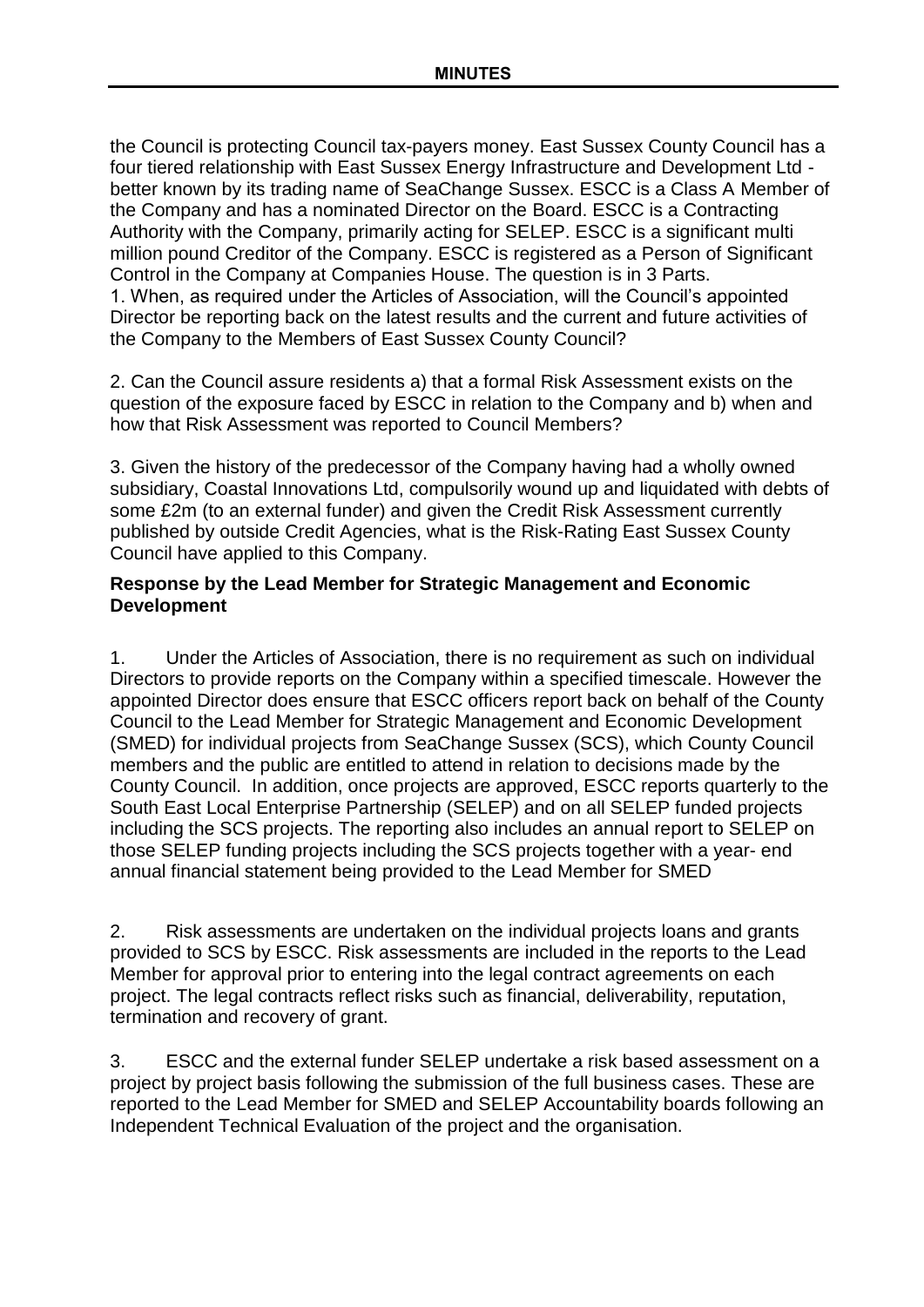# **5. Question from Laurie Holden, Burwash, East Sussex**

Pension Fund members are no doubt pleased to see that the East Sussex Pension Fund (ESPF) has gradually started to disinvest from some of the more controversial companies that have been in its portfolio, such as oil and armaments companies. This has been through the movement of funds to ESG (environmental, social and governance) entities Storebrand Global ESG Plus, WHEB Sustainability Fund and the Wellington Global Impact Fund. These constitute approximately 20% of the Fund's equity allocation. That means that the ESPF has 80% of its funds that do not take into consideration ESG factors. So clearly there is more work to be done before the ESPF can be said to adhere to its Statement of Responsible Investment Principles which states: "RI (Responsible Investment) is an approach to investing that aims to incorporate environmental, social and governance (ESG) factors into investment decisions, to better manage risk and to generate sustainable, long-term returns (according to Principles for Responsible Investment)?"

There are moves within the investment industry to take a serious response to companies that supply the Israeli military and/or are complicit in Israel's illegal settlement industry. This has come about because of the recent Human Rights Watch report which concluded that Israel is guilty of the crimes of both apartheid and persecution. The HRW report shows that these are crimes against humanity which "stand among the most odious crimes in international law." It calls for sanctions, travel bans, even prosecutions against "those credibly implicated in the crimes of persecution and apartheid...."

It is as a result of this report that the London CIV (Collective Investment Vehicle) has drawn up a list of its investments in companies that are complicit in Israel's crimes. London CIV is the asset pooling company involved with 32 London Local Authority pension schemes with £11.2 billion of assets.

The CIV has stated that it will "commit to engaging with investee companies" and has stated that it is prepared to use "escalation measures if required." This can mean divestment.

In the CIV's list are 17 companies that are in the East Sussex Pension Fund. Some of these are armaments companies which provide Israel with the means to bomb the Palestinian population. The Pension Fund has more than half a million pounds invested in one of these companies: Northrop Grumman. This company supplies the Israeli Air Force with the Longbow missile delivery system for its Apache helicopters and with laser weapon delivery systems for its fighter jets. So when Israel targets homes, schools and hospitals in blowing up and incinerating men, women, children and babies – it is only made possible by firms such as Northrop Grumman. And by its investors. For the record, there are more than 20 companies that supply the Israeli military in the ESPF.

There are other recent developments on this issue. Norway's largest pension fund KLP – which manages £69 billion of assets – has just announced it has divested from 16 companies because of their links to Israel's illegal settlements economy.

Also, Lancaster City Council has recently passed a motion calling on Lancashire Pension Fund to divest from companies active in illegal Israeli settlements or that supply weapons to Israel.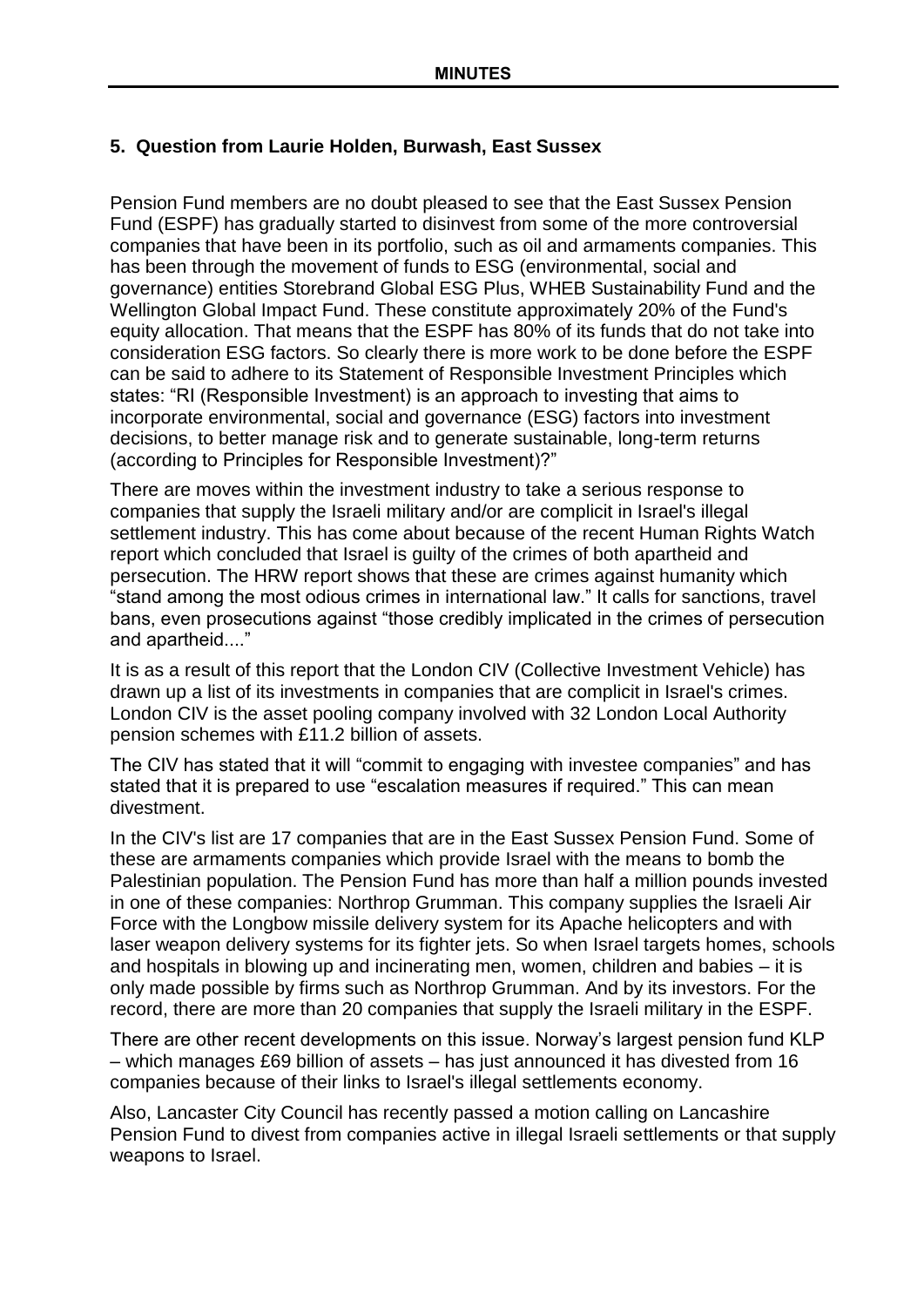Clearly there are other agencies that are taking this seriously. Will the ESPF, in conjunction with its associates, follow the lead of these organisations? Will the ESPF implement screening and due diligence procedures to pinpoint investments in companies that are complicit in Israel's violations of international law? Are you prepared to carry out "escalation measures if required" including divestment?

Will you adhere to the ESG principles that are stated in your Responsible Investment Principles?

The ESPF has, or is about to, take a position in the Baillie Gifford Global Alpha Growth Fund. There are no indications to suggest that it is an ESG fund. This fund follows the MSCI ACWI Index. This index has numerous armaments companies which supply the Israeli military such as Northrop Grumman, Honeywell, Raytheon, Lockheed Martin, Elbit and Thales. It also has oil companies such as Exxon Mobil and Chevron. Has the ESPF carried out due diligence procedures to ascertain whether this fund has incorporated ESG factors?

We are moving into a situation similar to the 1970s and 1980s where there were large moves to divest from companies complicit in South Africa's crimes of apartheid. The difference now is that people generally are more in tune with how their pension contributions are used. Hopefully the ESPF can work in the interests of its contributors and recipients on this issue and become on the right side of history.

### **Response by the Chair of the Pension Committee**

The Pension Fund investment strategy is published on the Fund's [website](https://www.eastsussexpensionfund.org/media/miubcnlh/investment-strategy-statement-2021.docx) which explains the asset allocation of the portfolio, which includes a wide range of assets to diversify risk to protect our members' pensions. The Fund does not invest solely in shares. The 20% noted in the question is in relation to a decision to invest specifically in impact equity funds and the Fund's new smart beta passive fund. All investment managers have screens when structuring the underlying portfolios and have large responsible investment teams to carry out research in each underlying asset or company. The Fund invests its portfolio through investment managers and not as direct holdings. The Pension Committee papers from September 2021 can be found on the [Council's website](https://democracy.eastsussex.gov.uk/ieListDocuments.aspx?CId=373&MId=4900&Ver=4) which discusses the ongoing implementation of its investment strategy into a resource efficient product and the Baillie Gifford Paris aligned fund, these changes are still being implemented and much of the exposure to companies relating to this question will drop out of the portfolio once complete. The Pension Committee has previously made a statement relating to occupied territories which can be found on its [website](https://www.eastsussexpensionfund.org/about-the-scheme/investment/east-sussex-pension-fund-statement-on-israel-and-the-occupied-territories/) . Environmental, Social and Governance (ESG) is taken into account in all investment decisions as outlined in the Statement of Responsible Investment Principles and the Fund carried out an impact assessment of the ESG capabilities of each of the Fund's investment managers in July 2021, with the aim of considering these assessments when performing future stewardship or ESG activity and for future reference if considering future investment strategy changes. This impact assessment will be updated and reviewed annually to track where managers are making changes to improve the stewardship of the portfolios. The investment work plan in the Committee papers shows ESG work streams that are planned over the next 12 months.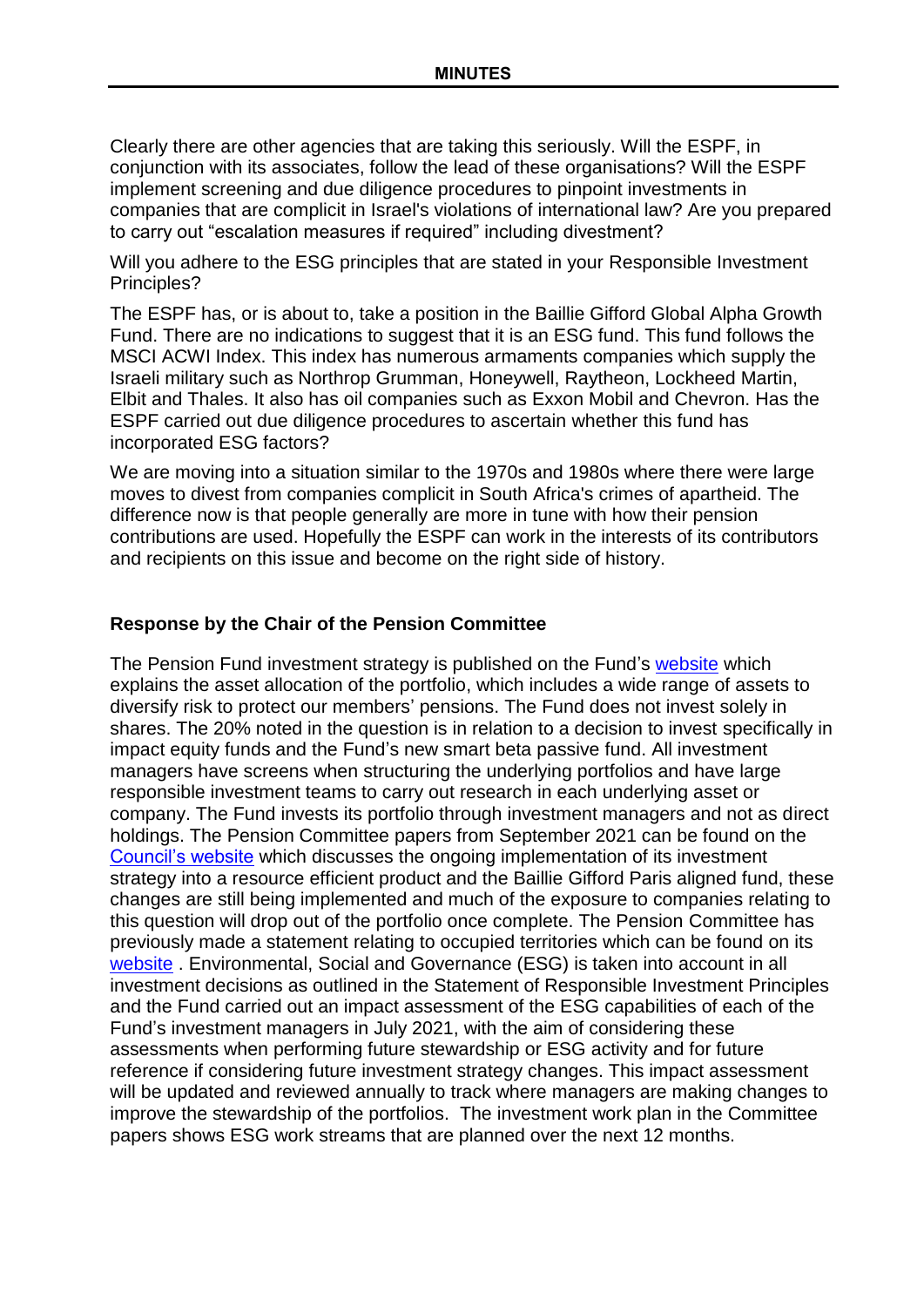# **WRITTEN QUESTIONS PURSUANT TO STANDING ORDER 44**

## **1. Question by Councillor Tutt to the Lead Member for Education and Inclusion, Special Educational Needs and Disability**

At the July meeting of the Council, I questioned the award of contracts for home to school transport for vulnerable children to a company based in Essex and asked whether Due Diligence had been conducted? You assured me that it had and that this would continue. In light of this please can you explain how just the week before children were due to return to school, we were informed that the company concerned would be unable to fulfil two of the contracts and that these would now be awarded to the second placed bidder?

As a supplementary question I asked if you would inform me when consultation would take place with the parents of the children concerned, but you failed to answer this. Please can you now provide details of how this consultation was conducted and when?

# **Answer by the Lead Member for Lead Member for Education and Inclusion, Special Educational Needs and Disability**

In July a contract was awarded for several home to school transport journeys to a company, called 24x7. 24x7 are a reputable home to school transport provider, known to this council. Unfortunately, they were let down by a major motor manufacturer from whom they had ordered over 150 new vehicles well in advance of the new term. They were only advised just over a week before the start of term that they would not receive the vehicles they had ordered in time, and that their order had been transferred to the continent. They therefore had difficulty sourcing sufficient cars for the school journeys so close to the start of the new school term. As soon as they told us of this, the council's transport team took appropriate action and appointed other transport companies to provide the journeys to school where needed.

The contract was awarded to 24x7 following a competitive tendering exercise with clear and rigorous criteria. 24x7 scored highly for both the quality and value of their bid and as such the contracts awarded to 24x7 were appropriate, complied fully with the Council's Procurement Standing Orders, and represented best value.

With regard to consultation with the parents of the children concerned, it is important to note that we do not consult on home to school transport provision and are not required to do so. The Council procures and manages home to school transport based on the needs of the pupils being transported. Parents of the children concerned are advised of any changes to their home to school transport provision, and in this case parents or carers of the children affected by the 24x7 changes were informed of a potential change to their transport provision on the 16 July and the changes confirmed on the 29 July. Unfortunately, a consequence of 24x7 being let down by the supplier of new vehicles and the resultant last minute changes, we weren't able to notify parents of the names of their drivers and passenger assistants until a day or two before the start of term. Whilst this aspect of the arrangements was regrettable, it was beyond the control of the Council. However, transport arrangements were confirmed and no children were left at home on their first day of term.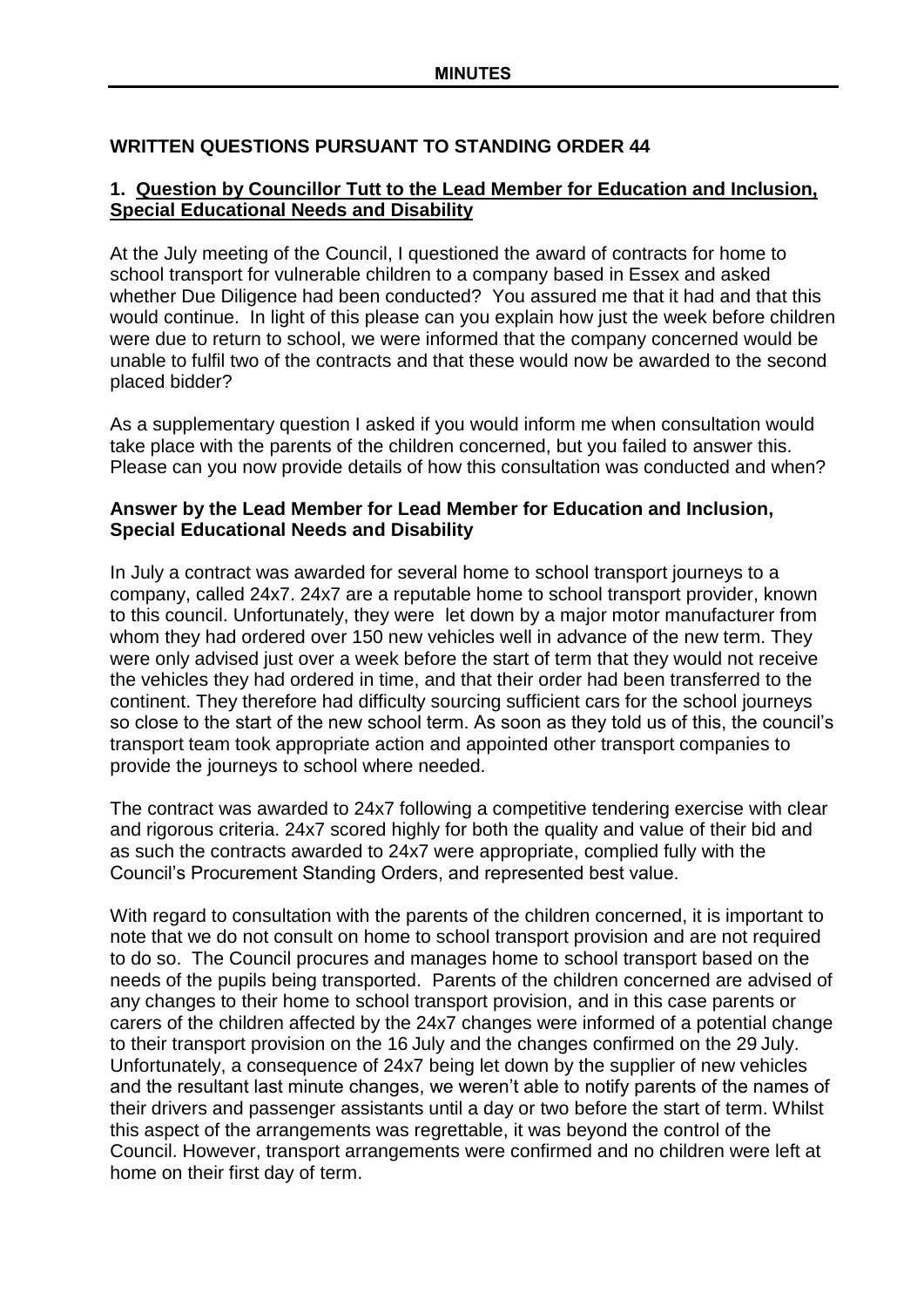# **2. Question by Councillor Tutt to the Lead Member for Adult Social Care and Health**

Would the Lead Member for Adult Social Care and Health please outline the potential impact upon the Council of the recently announced Government decision to give selffunders the right to ask the Local Authority to arrange their care

# **Answer by the Lead Member for Adult Social Care and Health**

Whilst the Government included reference to the right for people who fully fund their own care to ask the Local Authority to arrange their care in the launch of 'Build Back Better' on 7 September, 2021, this option has been available to people since the inception of the Care Act in 2014.

It is, however, anticipated that there will be a significant increase in the proportion of the (estimated) 3,500 self-funding individuals in residential and nursing care in East Sussex taking up this option.

It is not possible to make any meaningful estimate of the financial impact of this initiative until the government issues more detailed guidance as to how it will function in practice and the level of funding to be made available to authorities to support this shift in market proportion.

It should be noted that self-funding clients often pay a significantly higher rate for their placement. As many care home providers have a mixture of self-funding and local authority funded clients any increase in the proportion of those on local authority rates could have an impact on the overall income for a care home.

It is therefore, likely that providers would seek to mitigate this loss of self-funding income by seeking to increase the rates that they charge local authorities resulting in an inflationary impact on the rates that the council pays for care.

It is also likely that additional costs will be incurred to accommodate the anticipated increase in activity, including increased staffing capacity for additional Care Act and financial assessments and commissioning and brokerage resources to manage the increased volume of supported placements, including those with whom we do not currently have a contractual relationship. Existing existing systems and databases will also need to be amended and enhanced to record additional data and monitor spend against each individual's care cap.

In anticipation of more detailed guidance, the local authority is undertaking the following preparatory action:

- Engaging with the care market to quantify the potential loss of self-funding income and how it could be mitigated.
- Working with the Local Government Association (LGA) and Association of Directors of Adult Social Services (ADASS) to develop a consistent approach to quantifying the potential impact of this change.
- Monitoring the numbers of new full-cost / self-funding clients whose placements have been arranged by the local authority.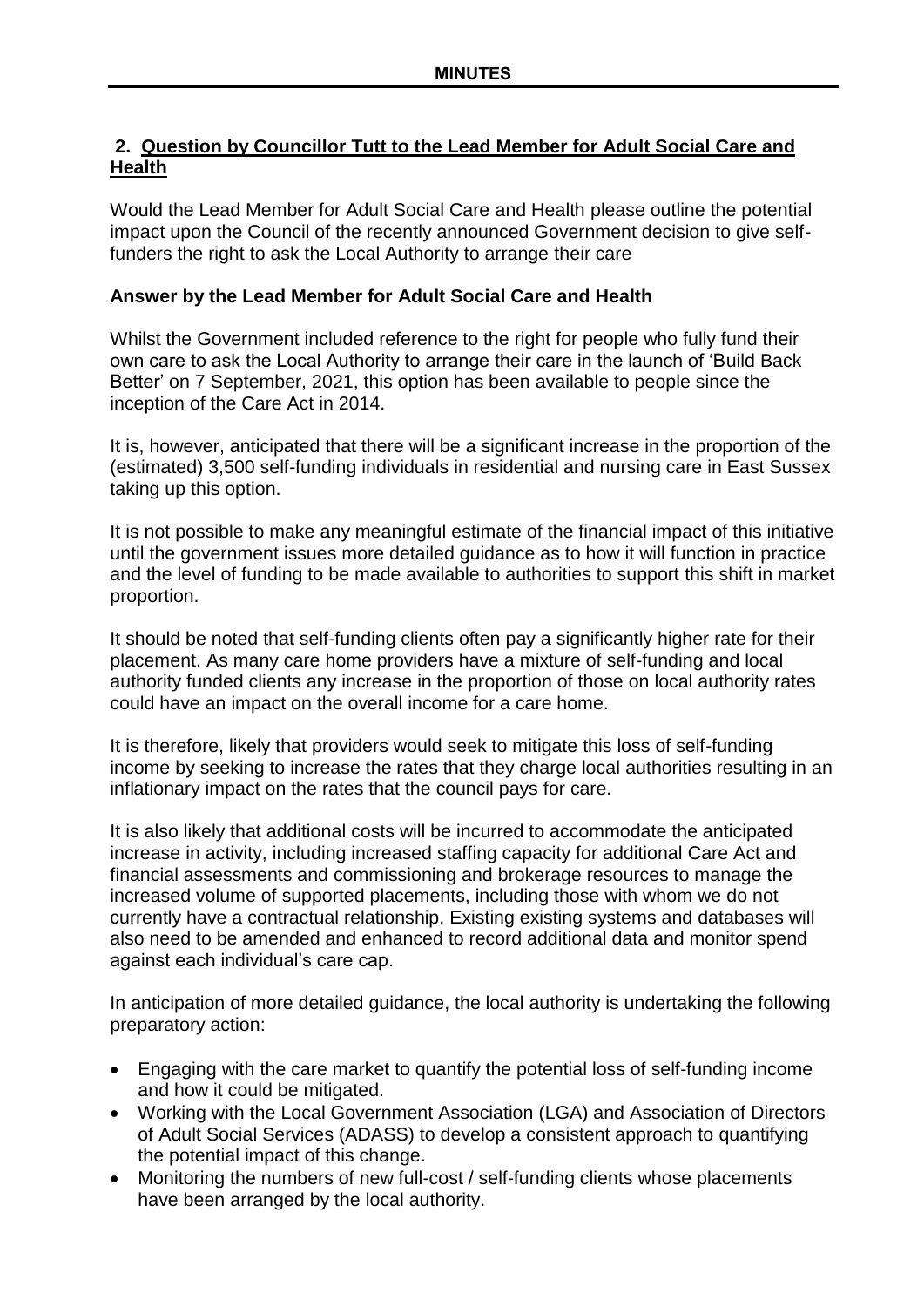• Identifying areas that require clarification and quidance, such as whether the fact that some self-funding clients pay higher fees as a result of having a larger room or more facilities will be taken into account, or whether it will be necessary to offer the facility to self-funding individuals who do not have sufficiently significant needs to meet the Care Act eligibility threshold.

Once more detailed guidance has been issued, calculations will be completed to estimate the potential resource implications and incorporated in the council's Reconciling, Policy, Performance and Resources process and Medium Term Financial Plan.

### **3. Question by Councillor Murphy to the Lead Member for Resources and Climate Change**

1. Community centres and village halls across the county play a vital part in the life of the local community they serve. They provide a focal point for diverse activities and cultural events such as dance classes, exercise classes, indoor sports, Golden years and nursery groups to name just a few. There is a wide range of ownership and management of these centres from Parish Councils, Town Councils and Charitable Trusts. These centres let their rooms out to local groups for a set charge per hour that includes locking up out of hours after the groups have finished their activity. Research I have undertaken appears to show that no centre in the County charges extra for locking up.

This Council leases Hailsham East Community Centre from Wealden District Council and is the only such centre managed and operated by East Sussex County Council. Is there another Centre in the county that charges community groups £22.50 per hour in addition to the room letting charge for out of hours security lock up? Will this County Council abolish forthwith this discriminatory and unfair charge at Hailsham East Community Centre?

2. Hailsham Town Council have recently expressed a view that they would welcome the opportunity to discuss matters concerning the Centre with a long term aim of taking over the lease of the building. Will this County Council appoint a Cabinet member who is not a joint Wealden District Councillor, to avoid a conflict of interest, to investigate all aspects of the operation and management of this centre and to work collaboratively with Wealden District Council and Hailsham Town Council to ascertain if the transfer of the lease is feasible?

3. Hailsham East Community Centre sits adjacent to Maurice Thornton Playing field, an area which provides much needed sport and recreational facilities for the local community.

On four weekends at the start of this football season this Council refused to allow a girls under 15 football team to use the community centre toilets. The absence of any appropriate welfare facilitates for young girls, under FA rules, resulted in pre-arranged fixtures having to be cancelled. Why is the council discriminating against Hailsham's under-15 girls football team by not allowing them to use the Community Centre's facilities and what steps will this Council take to prevent this happening again?